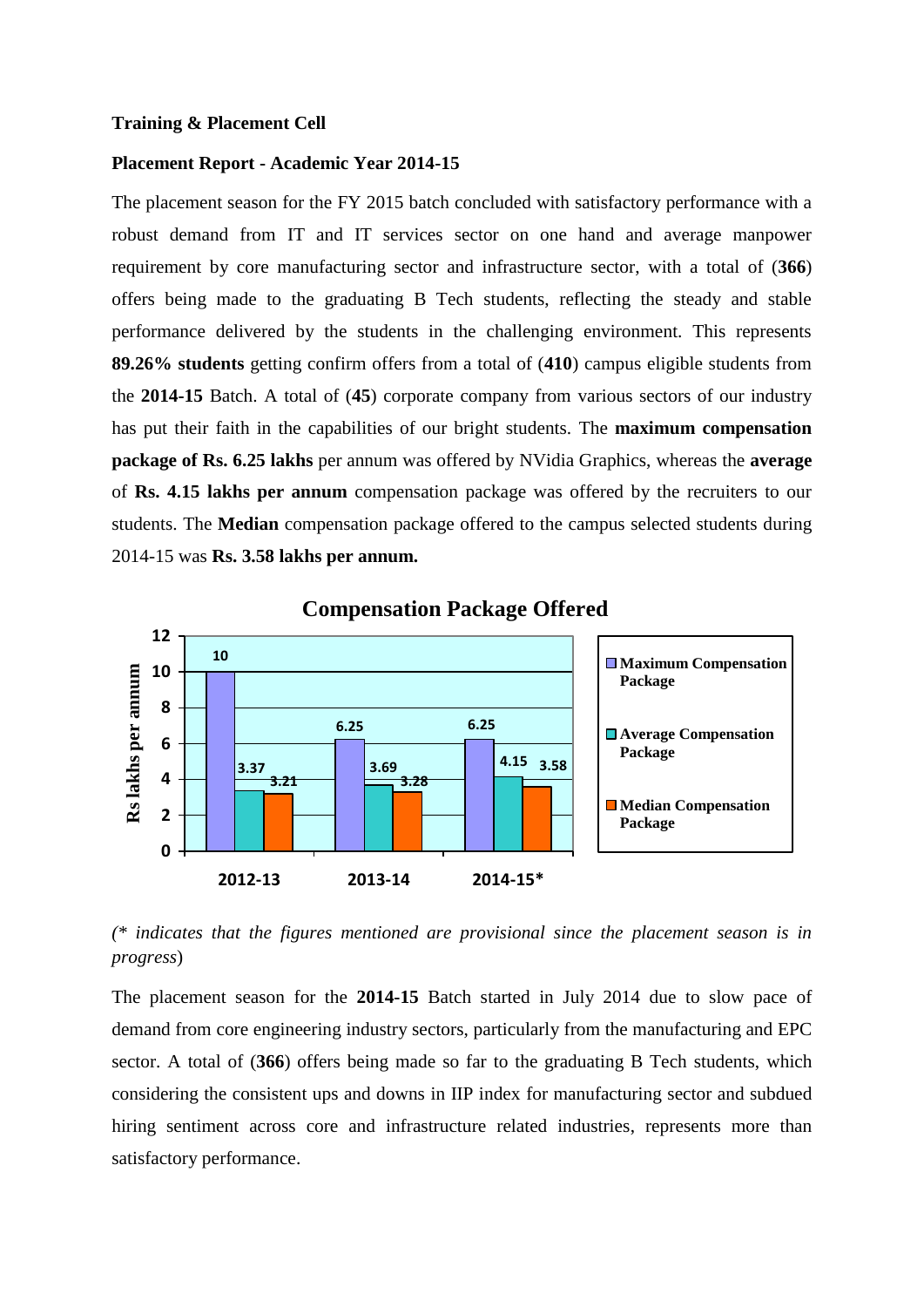## **Placements 2012-13 to 2014-15 Batches: Snapshot**

Among the key recruiters were Bharat Petroleum Corporation Limited (BPCL), Cognizant, John Deere, GE (I), Wipro, L&T, FIAT, Persistent Systems, N Vidia, Fluor Daniel (I), L&T Construction, Capgemini (I), IBM, Koso India, Thermax, Ultra Tech Cement, Gammon India, Hella Electronics (I), Reliance Retail, Torrent Power, Hasan Juma Backer LLC, Oman, Shapoorji Pallonji, Tata Technologies, 3D PLM Software *etc.*



*(\* indicates that the figures mentioned are provisional since the placement season is in progress*)

As evident, the placement statistics is showing signs of upward trend which is heartening in the backdrop of slower employment growth particularly in manufacturing, automobile, power and infrastructure sector, although there is positive growth of late, in the demand from Software/Services sector due to the stabilizing effect of global economy and higher IT spend by industry.

The trend might continue but is still not reflecting the consistent performance by the industry on various parameters like Q-to-Q positive growth, homogeneity in IIP Index with respect to steady improvement of core sector and growth in investment by industry.

Above all, the sentiment across the industry must be supported by healthy confidence in the planning for increased hiring based on robust manpower requirement. The growth in their orders for existing and new projects is managed by the existing manpower and less requirement for fresh talent.

It is expected that the FY 15 batch students will get average opportunities out of the campus due to lower attrition rate and subdued sentiment, thus again reinforcing the importance of in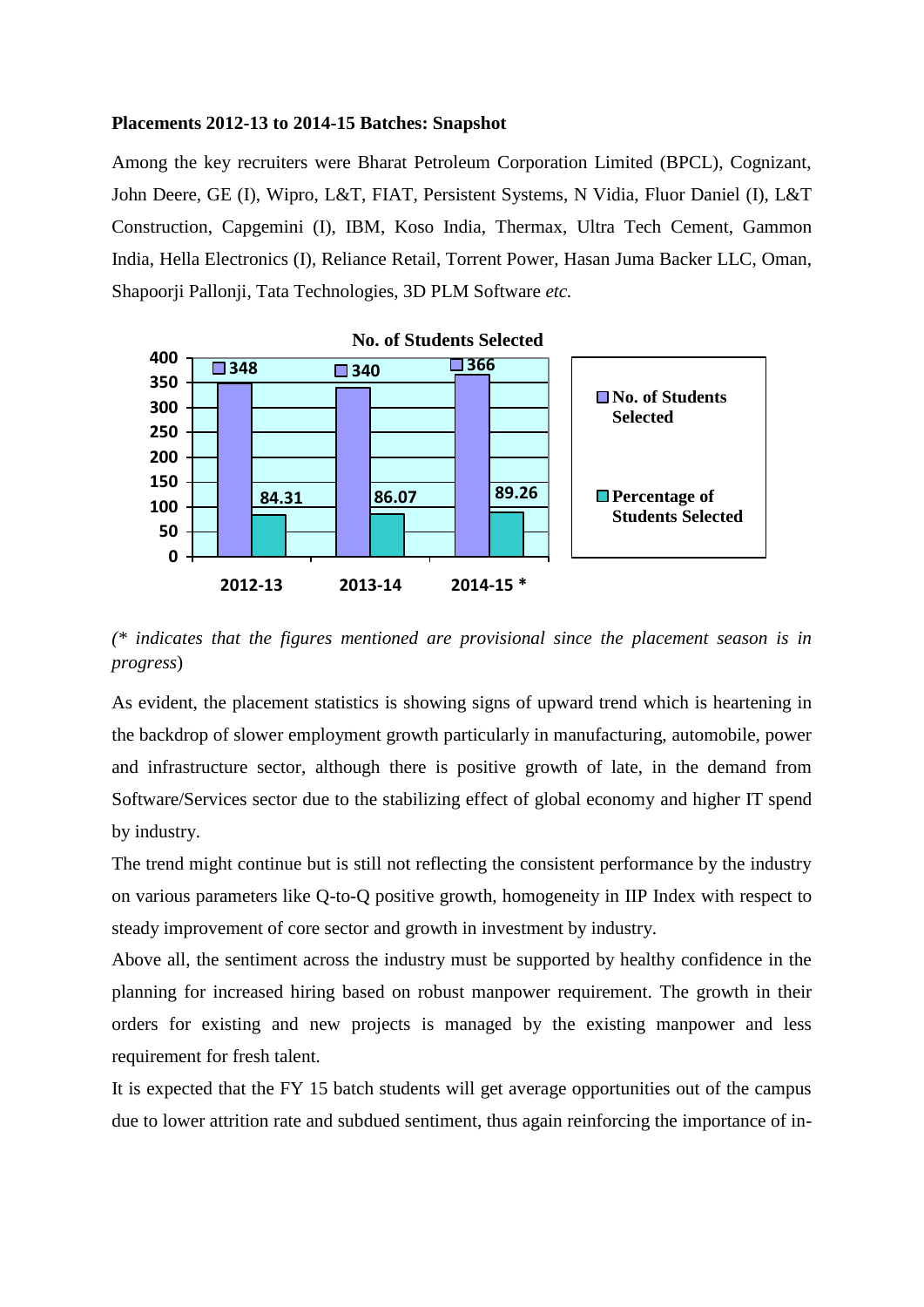campus recruitment which continues to be the mainstay of career building for many of its graduates.



**No of Students Offered - Disciplinewise**

*(\* indicates that the figures mentioned are provisional since the placement season is in progress*)

# **Profile of Recruiters: 2014-15 Batch**



This year, the institute added a good number of reputed industrial houses to the list of esteemed recruiters while maintaining the faith by existing recruiters . These were French IT conglomerate Capgemini, Software Product Services company Cybage, reputed core sector behemoth from Aditya Birla stable, UltraTech Cement and Infrastructure giant, Gammon India while Hafele India returned after a year's break. The DAY 1 slot for Software/IT companies was shared by Cognizant Technology Solutions (*Highest growth IT giant with*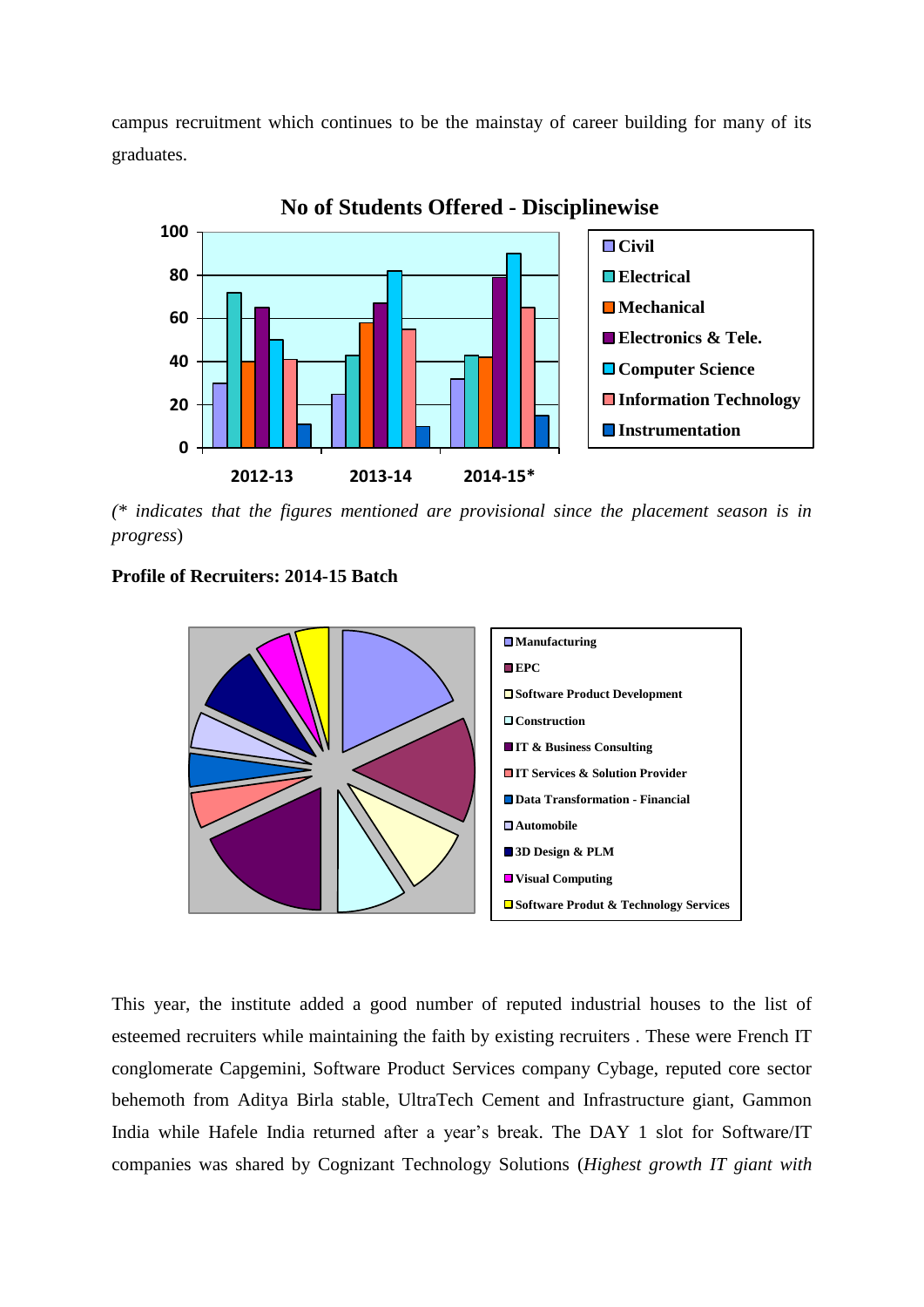*Quarter to Quarter growth for December 2014 at 20.9% with a revenue of \$2.355 Billion and annual revenue of \$8.85 Billion*) and Wipro Technologies (*IT giant with Quarter to Quarter growth for December 2014 at 6% with a revenue of \$1.9 Billion and annual revenue of \$7.3 Billion*).

The maximum number of placement offers were made by Cognizant (**124**) followed by Wipro Technologies (**84**), L&T Info Tech (**43**), Gammon India (**14**), Reliance Retail (**09**), Tata Technologies (**09**), Persistent Systems (**08**), L&T Construction (06), Fluor Daniel (I) (**06**), NVidia Graphics (**06**) and IBM (**06**).

Among the major recruiters who have visited consistently for the Three Consecutive Placement seasons are NVidia Graphics, Cognizant, Wipro Technologies, IBM, Thermax, Persistent Systems, Tata Technologies, Hasan Juma Backer, Hella (I) Automotive, FIAT (I) Automobiles, L&T Construction, ACC Concrete and Fluor Daniel (I) Pvt Ltd, Gurgaon.

# **Sectoral Distribution of Job Profiles of Campus Selected Students (2014-15)**



The job profiles offered to the students selected in Core Engineering companies were Graduate Engineer Trainee (*Technical, Projects, Design, Product Development, Quality, Supply Chain Management and Sales*) and Management Trainee, while for the students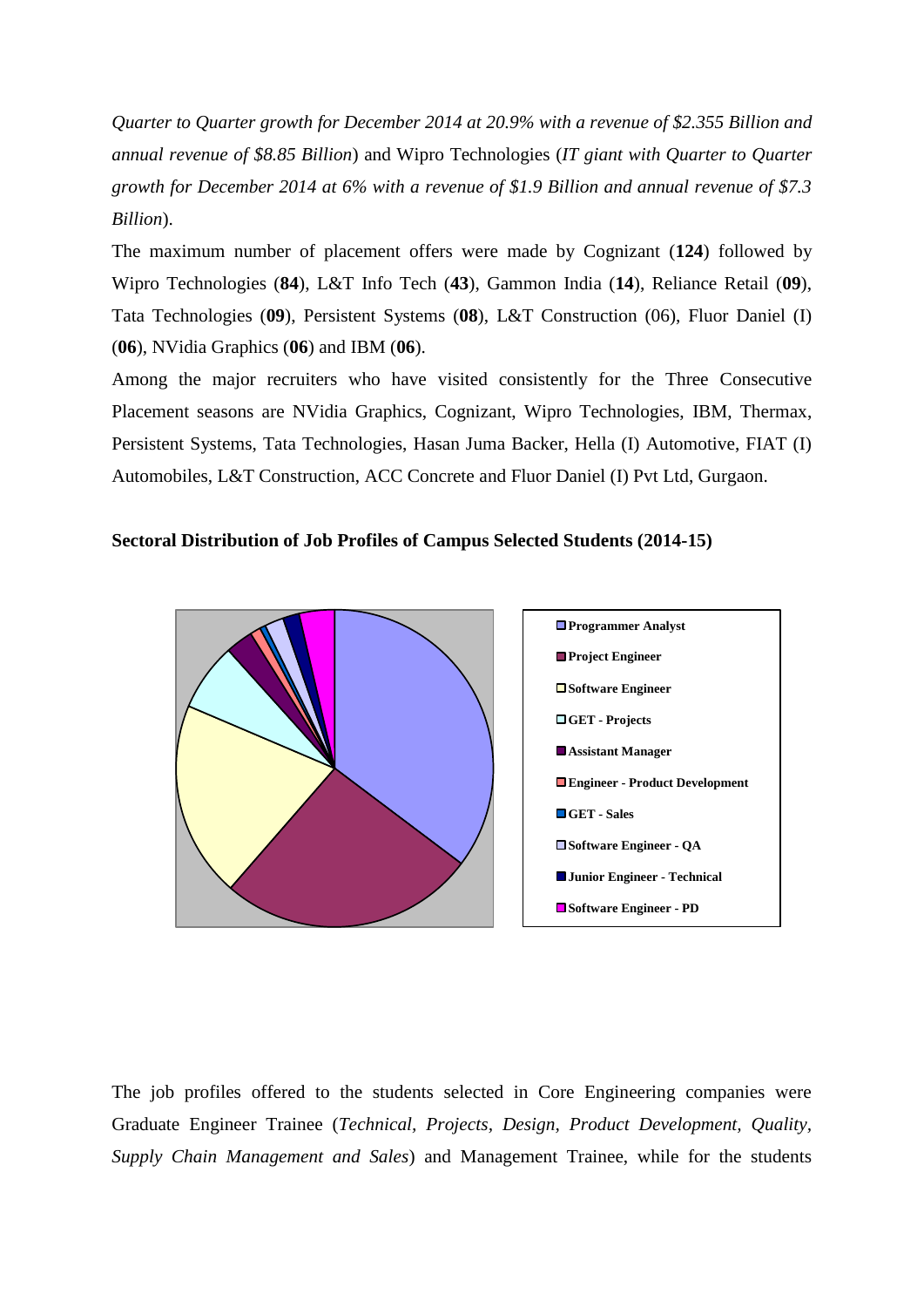placed in Software/IT sector the profile offered were those of Software Engineer, Programmer Analyst Trainee, Software Developer and Programmer, Software QA Engineer, Product Developer etc.

For the current year, the profile of the recruiters was a mixed affair with a wide range of Indian and multi-national companies operating in variety of spaces visiting the campus. These include those from Manufacturing Hella India Automotive – Automotive Electronics, Thermax – Energy & Environment Engineering, EPC- Fluor Daniel India Reliance Retail – Infrastructure Development and Hasan Juma Backer – Oman, Automobiles - FIAT India Automobiles, Infrastructure and Construction - L&T Construction, IT Services and Business Consulting - Cognizant, IBM, L&T InfoTech, Capgemini and Wipro Technologies, Software Product Development & Technology Services - Persistent Systems and Cybage Software, Visual Computing Technology and GPU and Processors – N Vidia Graphics.

### **Guidance for 2015 (***Off-campus***) and 2016 Batch (***IN-campus***) Placements**

The placements for the 2014-15 Batch passing-out students is *expected improve* in the coming days due to improvement in the hiring sentiment in the manufacturing sector and ease of doing business. The bottlenecks in the energy and core infrastructure sector are expected to be removed soon which will result in renewal of stalled projects. Also the manufacturing sector will witness announcement of big projects and investment in expansion due to increased demand.

Most of the Software/IT companies have forecasted positive guidance for the upcoming FY 15-16 batch placement due to higher than expected growth in the software exports and increase in the demand for professionals with multi skill-set because of more number of new deals being signed by sectoral companies. The differentiating parameters needs to be possessed by the talent pool being offered by the institute so as to segregate them from the lot of nearly 18 lakh engineering graduates produced by nearly 3500+ technical institutes.

For the FY 16 Batch, it is expected to be a good harvesting. But the industry will demand more skilled work-force due to technology changes and nature of doing business. The fresher hiring model is undergoing lot of changes and it will be reflected in the manner in which these companies conduct their campus recruitment. Our aspiring students need to focus with specifics and give more attention to the corporate demands with regards to the skill set, attitudinal behaviour, adaptability and readiness to focus on learning along-with increased hunger for improving the standard of their overall performance.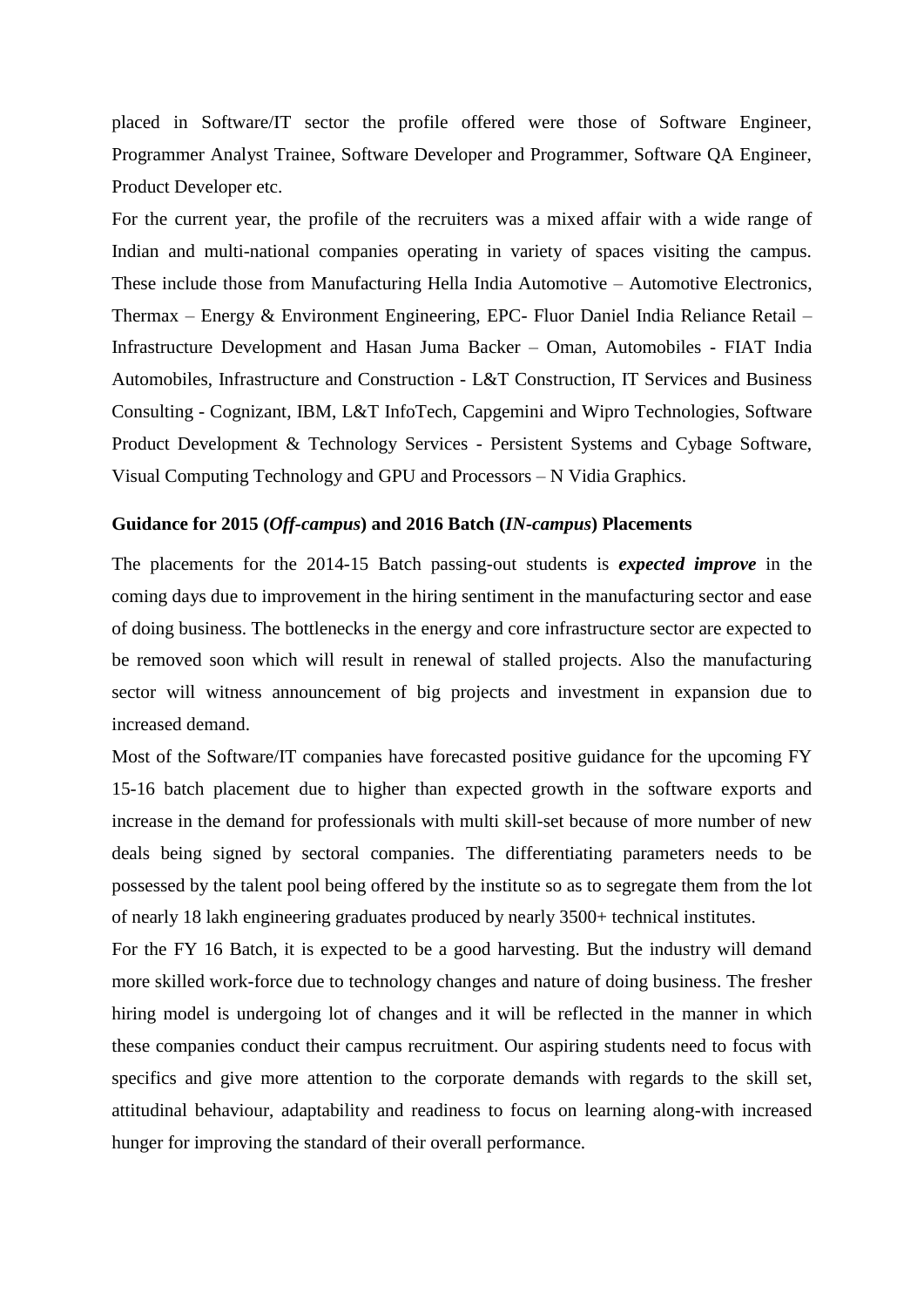### **Preparing for Campus Recruitment - Training Programs conducted by T&P Cell**

In order to prepare the campus appearing students for selection process of campus recruitment, the T&P Cell of the institute has conducted various training programs under TEQIP II – Enhanced interaction with industry sub-component and on the self-financing basis, as follows;

- 1. Pre-Employment Assessment Test 'AMCAT' was administered for (305) FY 16 Batch B Tech campus eligible students during May 12-13, 2015. The performance of our students is satisfactory with Employability Quotient higher than national average for most of the disciplines except that of Instrumentation Engineering. The employability of FY 16 batch students is excellent for the IT Services, ITeS, Hardware and Networking while it is satisfactory for Power, Energy, Infrastructure and Manufacturing sectors.
- 2. A (48) hours, instructor led Student Development Program Generic Skill was conducted during May 4-11, 2015 in which (302) FY 16 batch students participated.
- 3. A (56) hours, instructor led Student Development Program Soft Skill was conducted during May 14-22, 2015 in which (304) FY 16 batch students participated.

### **Placement of PG Students (2014-15 Batch)**

The placement drives for M Tech students of the institute are normally conducted alongwith those of UG students, since it is more plausible to use the synergy. The number of PG students who are placed through the campus is not significant for the reasons such as (a) few number of eligible students available according to the criteria applied by recruiters (b) mediocre performance of PG students in various elimination stages of selection particularly in the written test (c) preference of majority of PG students to opt for career in teaching profession *etc*.

For the **2014-15** Batch, the total number of M Tech students who were selected through the mode of campus recruitment stand at (**14**) out of total eligible students of (**44),** which represents a percentage of (**31.81%)** PG students placed. The maximum compensation package offered was Rs. **5.65** lakhs per annum. The institute has taken due efforts to provide them counselling and specialized training to improve their aptitude and soft skills.